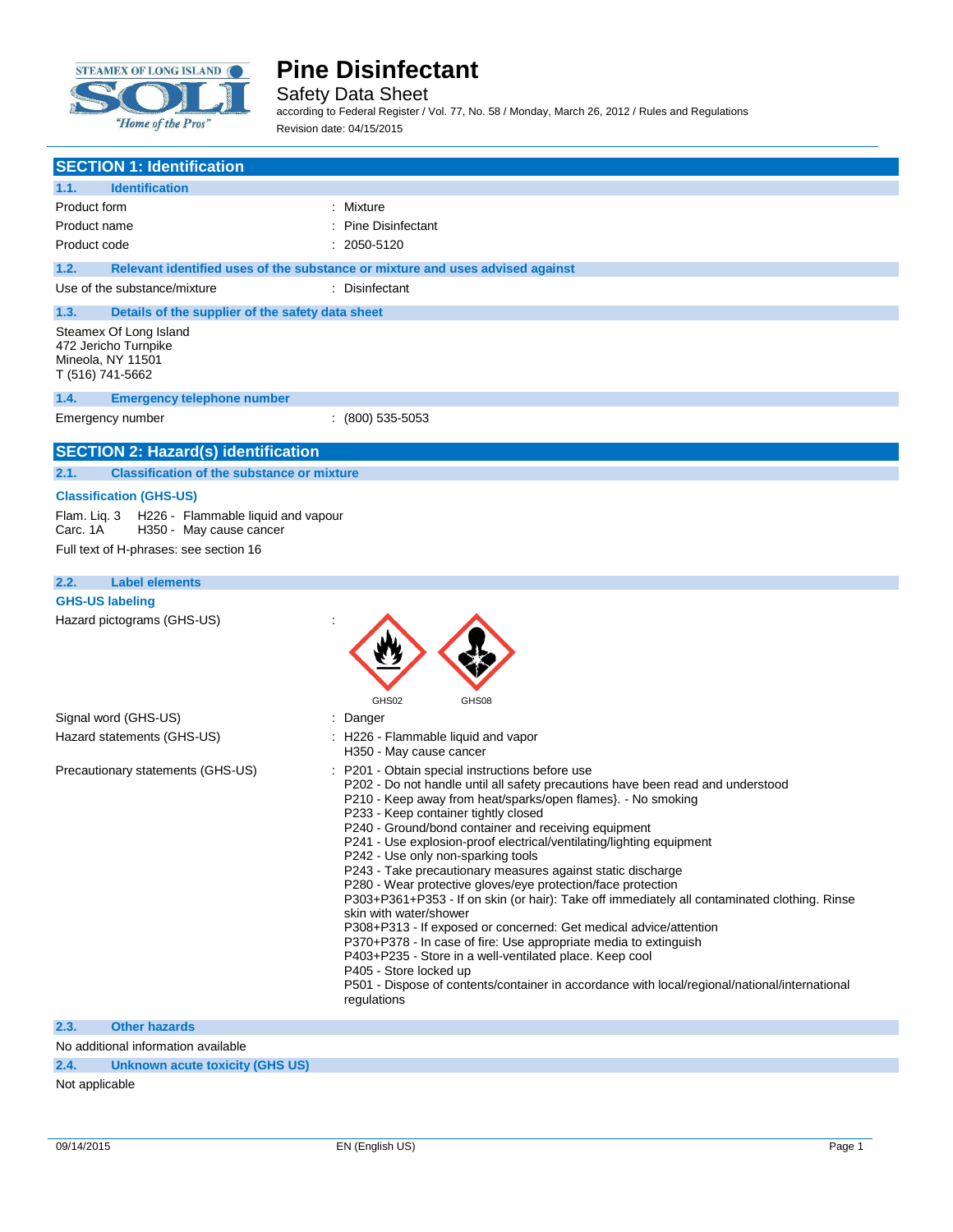Safety Data Sheet

according to Federal Register / Vol. 77, No. 58 / Monday, March 26, 2012 / Rules and Regulations

| 3.1.<br><b>Substance</b>                         |                           |                      |                                                               |
|--------------------------------------------------|---------------------------|----------------------|---------------------------------------------------------------|
| Not applicable                                   |                           |                      |                                                               |
| 3.2.<br><b>Mixture</b>                           |                           |                      |                                                               |
| <b>Name</b>                                      | <b>Product identifier</b> | $\frac{9}{6}$        | <b>Classification (GHS-US)</b>                                |
| 2-propanol                                       | (CAS No) 67-63-0          | $1 - 5$              | Flam. Liq. 2, H225<br>Eye Irrit. 2A, H319<br>STOT SE 3, H336  |
| Ethanol, aqueous solutions, F.P.<21°C            | (CAS No) 64-17-5          | $0.1235 -$<br>0.3705 | Flam. Liq. 2, H225<br>Carc. 1A, H350<br>Aquatic Acute 3, H402 |
| Full text of H-phrases: see section 16           |                           |                      |                                                               |
| <b>SECTION 4: First aid measures</b>             |                           |                      |                                                               |
| 4.1.<br><b>Description of first aid measures</b> |                           |                      |                                                               |

| 4.1.                                | <b>Description of first aid measures</b>                            |                                                                                                                                                                      |
|-------------------------------------|---------------------------------------------------------------------|----------------------------------------------------------------------------------------------------------------------------------------------------------------------|
|                                     | First-aid measures general                                          | : Never give anything by mouth to an unconscious person. If you feel unwell, seek medical<br>advice (show the label where possible).                                 |
| First-aid measures after inhalation |                                                                     | Allow victim to breathe fresh air. Allow the victim to rest.                                                                                                         |
|                                     | First-aid measures after skin contact                               | Remove/Take off immediately all contaminated clothing. Rinse skin with water/shower.                                                                                 |
|                                     | First-aid measures after eye contact                                | Rinse immediately with plenty of water. Obtain medical attention if pain, blinking or redness<br>persist.                                                            |
|                                     | First-aid measures after ingestion                                  | : Rinse mouth. Do NOT induce vomiting. Obtain emergency medical attention.                                                                                           |
| 4.2.                                | Most important symptoms and effects, both acute and delayed         |                                                                                                                                                                      |
|                                     | Symptoms/injuries after inhalation                                  | : May cause cancer by inhalation.                                                                                                                                    |
| 4.3.                                |                                                                     | Indication of any immediate medical attention and special treatment needed                                                                                           |
|                                     | No additional information available                                 |                                                                                                                                                                      |
|                                     | <b>SECTION 5: Firefighting measures</b>                             |                                                                                                                                                                      |
| 5.1.                                | <b>Extinguishing media</b>                                          |                                                                                                                                                                      |
|                                     | Suitable extinguishing media                                        | : Foam. Dry powder. Carbon dioxide. Water spray. Sand.                                                                                                               |
|                                     | Unsuitable extinguishing media                                      | : Do not use a heavy water stream.                                                                                                                                   |
| 5.2.                                | Special hazards arising from the substance or mixture               |                                                                                                                                                                      |
| Fire hazard                         |                                                                     | : Flammable liquid and vapor.                                                                                                                                        |
|                                     | <b>Explosion hazard</b>                                             | : May form flammable/explosive vapor-air mixture.                                                                                                                    |
| 5.3.                                | <b>Advice for firefighters</b>                                      |                                                                                                                                                                      |
|                                     | Firefighting instructions                                           | : Use water spray or fog for cooling exposed containers. Exercise caution when fighting any<br>chemical fire. Prevent fire-fighting water from entering environment. |
|                                     | Protection during firefighting                                      | Do not enter fire area without proper protective equipment, including respiratory protection.                                                                        |
|                                     | <b>SECTION 6: Accidental release measures</b>                       |                                                                                                                                                                      |
| 6.1.                                | Personal precautions, protective equipment and emergency procedures |                                                                                                                                                                      |
|                                     | General measures                                                    | : Remove ignition sources. Use special care to avoid static electric charges. No open flames. No<br>smoking.                                                         |
| 6.1.1.                              | For non-emergency personnel                                         |                                                                                                                                                                      |
|                                     | <b>Emergency procedures</b>                                         | : Evacuate unnecessary personnel.                                                                                                                                    |
| 6.1.2.                              | For emergency responders                                            |                                                                                                                                                                      |
|                                     | Protective equipment                                                | : Equip cleanup crew with proper protection.                                                                                                                         |
|                                     | <b>Emergency procedures</b>                                         | : Ventilate area.                                                                                                                                                    |
| 6.2.                                | <b>Environmental precautions</b>                                    |                                                                                                                                                                      |
|                                     |                                                                     | Prevent entry to sewers and public waters. Notify authorities if liquid enters sewers or public waters.                                                              |
| 6.3.                                | Methods and material for containment and cleaning up                |                                                                                                                                                                      |
|                                     | Methods for cleaning up                                             | : Soak up spills with inert solids, such as clay or diatomaceous earth as soon as possible. Collect<br>spillage. Store away from other materials.                    |
| 6.4.                                | <b>Reference to other sections</b>                                  |                                                                                                                                                                      |
|                                     | See Heading 8. Exposure controls and personal protection.           |                                                                                                                                                                      |
| 09/14/2015                          |                                                                     | 2/7<br>EN (English US)                                                                                                                                               |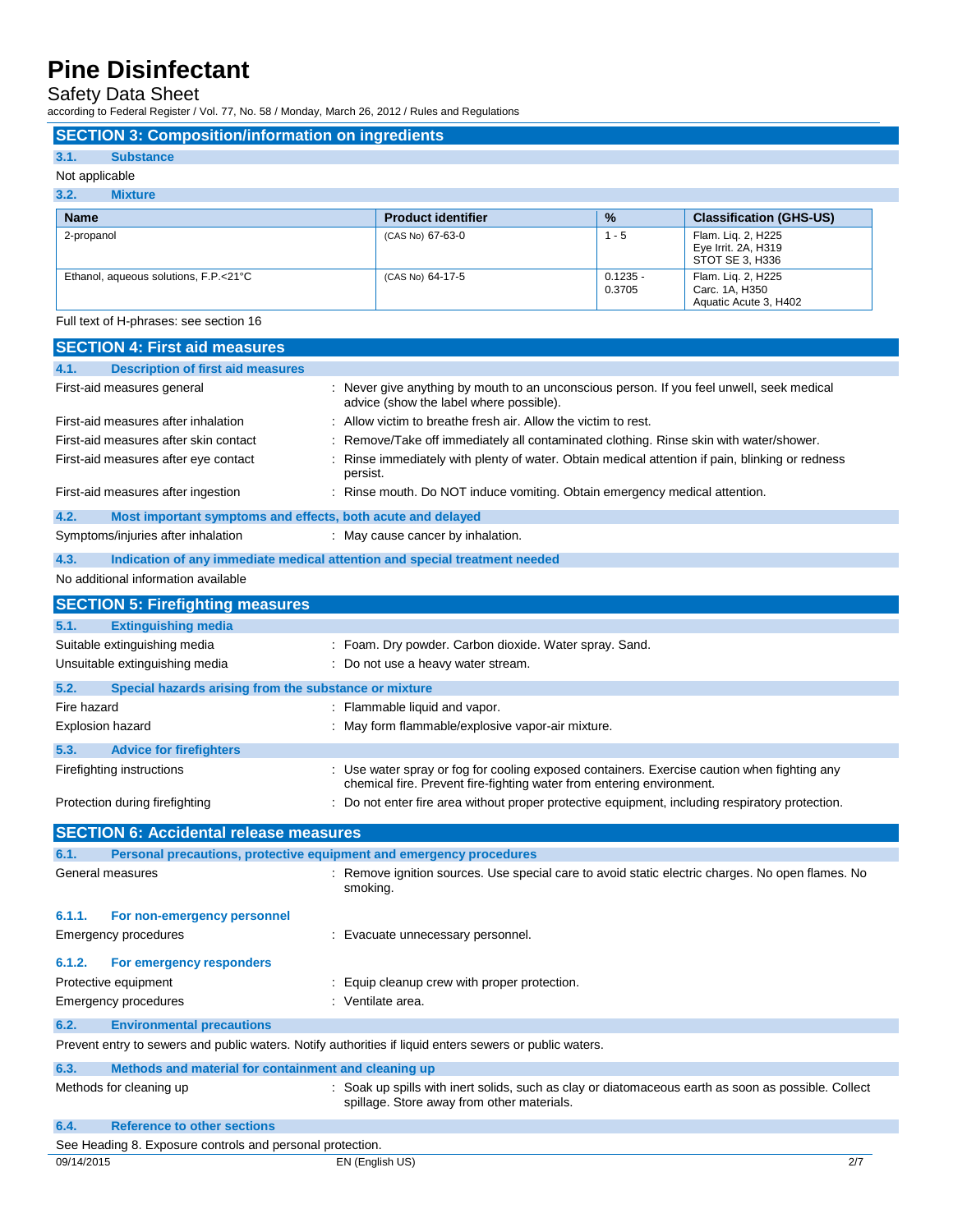## Safety Data Sheet

**8.1. Control parameters**

according to Federal Register / Vol. 77, No. 58 / Monday, March 26, 2012 / Rules and Regulations

| <b>SECTION 7: Handling and storage</b>                               |                                                                                                                                                                                                                                                                                                                                                                                                                                              |  |
|----------------------------------------------------------------------|----------------------------------------------------------------------------------------------------------------------------------------------------------------------------------------------------------------------------------------------------------------------------------------------------------------------------------------------------------------------------------------------------------------------------------------------|--|
| <b>Precautions for safe handling</b><br>7.1.                         |                                                                                                                                                                                                                                                                                                                                                                                                                                              |  |
| Additional hazards when processed                                    | : Handle empty containers with care because residual vapors are flammable.                                                                                                                                                                                                                                                                                                                                                                   |  |
| Precautions for safe handling                                        | : Wash hands and other exposed areas with mild soap and water before eating, drinking or<br>smoking and when leaving work. Provide good ventilation in process area to prevent formation<br>of vapor. No open flames. No smoking. Take precautionary measures against static discharge.<br>Use only non-sparking tools. Obtain special instructions before use. Do not handle until all<br>safety precautions have been read and understood. |  |
| 7.2.<br>Conditions for safe storage, including any incompatibilities |                                                                                                                                                                                                                                                                                                                                                                                                                                              |  |
| <b>Technical measures</b>                                            | : Proper grounding procedures to avoid static electricity should be followed. Ground/bond<br>container and receiving equipment. Use explosion-proof electrical/ventilating/lighting<br>equipment.                                                                                                                                                                                                                                            |  |
| Storage conditions                                                   | : Keep only in the original container in a cool, well ventilated place away from heat, hot surfaces,<br>sparks, open flame and other ignition sources. No smoking. Keep container tightly closed.                                                                                                                                                                                                                                            |  |
| Incompatible products                                                | : Strong bases. Strong acids.                                                                                                                                                                                                                                                                                                                                                                                                                |  |
| Incompatible materials                                               | : Sources of ignition. Direct sunlight. Heat sources.                                                                                                                                                                                                                                                                                                                                                                                        |  |

### **SECTION 8: Exposure controls/personal protection**

| 2-propanol (67-63-0) |                                     |                                                                                             |
|----------------------|-------------------------------------|---------------------------------------------------------------------------------------------|
| <b>ACGIH</b>         | ACGIH TWA (ppm)                     | 200 ppm (2-propanol; USA; Time-weighted average<br>exposure limit 8 h; TLV - Adopted Value) |
| <b>ACGIH</b>         | ACGIH STEL (ppm)                    | 400 ppm (2-propanol; USA; Short time value; TLV -<br>Adopted Value)                         |
| <b>ACGIH</b>         | Remark (ACGIH)                      | Eye & URT irr; CNS impair                                                                   |
| <b>OSHA</b>          | OSHA PEL (TWA) (mg/m <sup>3</sup> ) | 980 mg/m $3$                                                                                |
| <b>OSHA</b>          | OSHA PEL (TWA) (ppm)                | 400 ppm                                                                                     |

| 8.2.                          | <b>Exposure controls</b> |                                                                            |
|-------------------------------|--------------------------|----------------------------------------------------------------------------|
| Personal protective equipment |                          | : Avoid all unnecessary exposure.                                          |
|                               |                          |                                                                            |
| Hand protection               |                          | : Wear protective gloves/eye protection/face protection protective gloves. |
| Eye protection                |                          | : Chemical goggles or safety glasses.                                      |
|                               | Respiratory protection   | : Wear appropriate mask.                                                   |
| Other information             |                          | : Do not eat, drink or smoke during use.                                   |
|                               |                          |                                                                            |

## **SECTION 9: Physical and chemical properties**

| Information on basic physical and chemical properties<br>9.1. |                     |     |
|---------------------------------------------------------------|---------------------|-----|
| Physical state                                                | : Liquid            |     |
| Color                                                         | : Rust              |     |
| Odor                                                          | $:$ Pine            |     |
| Odor threshold                                                | : No data available |     |
| рH                                                            | $.7.4 - 8$          |     |
| Melting point                                                 | : No data available |     |
| Freezing point                                                | : No data available |     |
| Boiling point                                                 | $: 212 - 220$ °F    |     |
| Flash point                                                   | : 110 °F            |     |
| Relative evaporation rate (butyl acetate=1)                   | : No data available |     |
| Flammability (solid, gas)                                     | : No data available |     |
| <b>Explosion limits</b>                                       | : No data available |     |
| Explosive properties                                          | : No data available |     |
| Oxidizing properties                                          | : No data available |     |
| Vapor pressure                                                | : No data available |     |
| Relative density                                              | . 0.994             |     |
| 09/14/2015                                                    | EN (English US)     | 3/7 |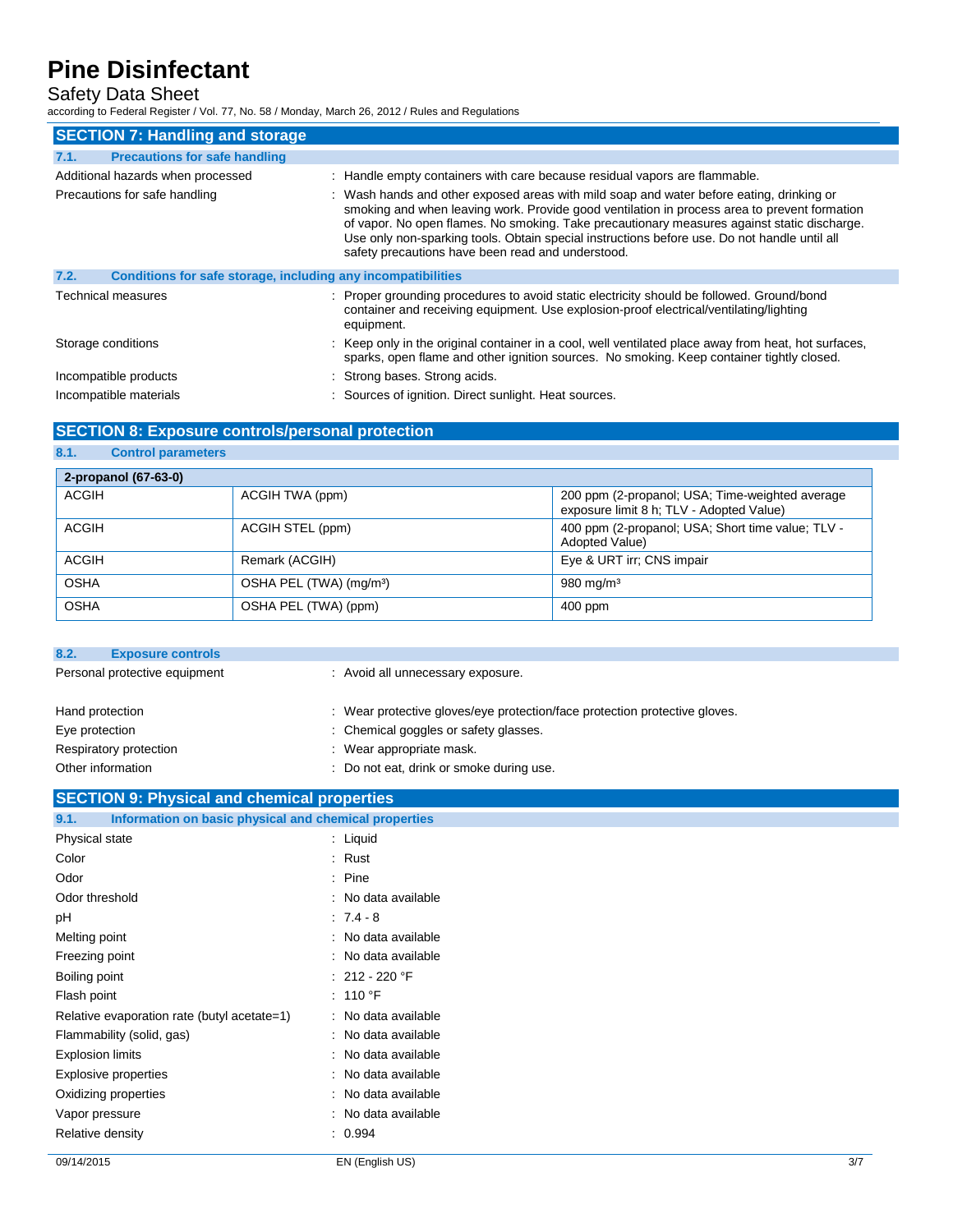### Safety Data Sheet

according to Federal Register / Vol. 77, No. 58 / Monday, March 26, 2012 / Rules and Regulations

| Relative vapor density at 20 °C | : Same as water                                                                                                                       |
|---------------------------------|---------------------------------------------------------------------------------------------------------------------------------------|
| Solubility                      | : Soluble in water.<br>Water: Solubility in water of component(s) of the mixture :<br>$\bullet$ , $\bullet$ , $\bullet$ , $\bullet$ , |
| Log Pow                         | : No data available                                                                                                                   |
| Auto-ignition temperature       | : No data available                                                                                                                   |
| Decomposition temperature       | : No data available                                                                                                                   |
| Viscosity                       | : No data available                                                                                                                   |
| Viscosity, kinematic            | : No data available                                                                                                                   |
| Viscosity, dynamic              | : No data available                                                                                                                   |
|                                 |                                                                                                                                       |

### **9.2. Other information**

No additional information available

|                  | <b>SECTION 10: Stability and reactivity</b>                                                                 |  |
|------------------|-------------------------------------------------------------------------------------------------------------|--|
| 10.1.            | <b>Reactivity</b>                                                                                           |  |
|                  | No additional information available                                                                         |  |
| 10.2.            | <b>Chemical stability</b>                                                                                   |  |
|                  | Stable under normal conditions. Flammable liquid and vapor. May form flammable/explosive vapor-air mixture. |  |
| 10.3.            | <b>Possibility of hazardous reactions</b>                                                                   |  |
| Not established. |                                                                                                             |  |
| 10.4.            | <b>Conditions to avoid</b>                                                                                  |  |
|                  | Direct sunlight. Extremely high or low temperatures. Open flame. Overheating. Heat. Sparks.                 |  |
| 10.5.            | <b>Incompatible materials</b>                                                                               |  |

#### Strong acids. Strong bases.

**10.6. Hazardous decomposition products**

Fume. Carbon monoxide. Carbon dioxide. May release flammable gases.

|       | <b>SECTION 11: Toxicological information</b> |  |
|-------|----------------------------------------------|--|
| 11.1. | <b>Information on toxicological effects</b>  |  |

### Acute toxicity **in the case of the contract of the contract of the contract of the contract of the contract of the contract of the contract of the contract of the contract of the contract of the contract of the contract of**

| 2-propanol (67-63-0)                            |                                                                                           |  |
|-------------------------------------------------|-------------------------------------------------------------------------------------------|--|
| LD50 dermal rabbit                              | 12870 mg/kg (Rabbit; Experimental value; Equivalent or similar to OECD 402; 16.4; Rabbit) |  |
| LC50 inhalation rat (mg/l)                      | 73 mg/l/4h (Rat)                                                                          |  |
| ATE US (dermal)                                 | 12870.000 mg/kg body weight                                                               |  |
| ATE US (vapors)                                 | 73.000 mg/l/4h                                                                            |  |
| ATE US (dust, mist)                             | 73.000 mg/l/4h                                                                            |  |
| Ethanol, aqueous solutions, F.P.<21°C (64-17-5) |                                                                                           |  |
| LD50 oral rat                                   | > 7060 mg/kg (Rat)                                                                        |  |
| LD50 dermal rabbit                              | > 5000 mg/kg (Rabbit)                                                                     |  |
| LC50 inhalation rat (mg/l)                      | $>$ 20 mg/l/4h (Rat)                                                                      |  |
| Skin corrosion/irritation                       | Not classified                                                                            |  |
|                                                 | pH: 7.4 - 8                                                                               |  |
| Serious eye damage/irritation                   | Not classified                                                                            |  |
|                                                 | pH: 7.4 - 8                                                                               |  |
| Respiratory or skin sensitization               | Not classified                                                                            |  |
| Germ cell mutagenicity                          | Not classified                                                                            |  |
| Carcinogenicity                                 | May cause cancer.                                                                         |  |
| 2-propanol (67-63-0)                            |                                                                                           |  |
| IARC group                                      | 3 - Not classifiable                                                                      |  |
| Ethanol, aqueous solutions, F.P.<21°C (64-17-5) |                                                                                           |  |
| IARC group                                      | 1 - Carcinogenic to humans                                                                |  |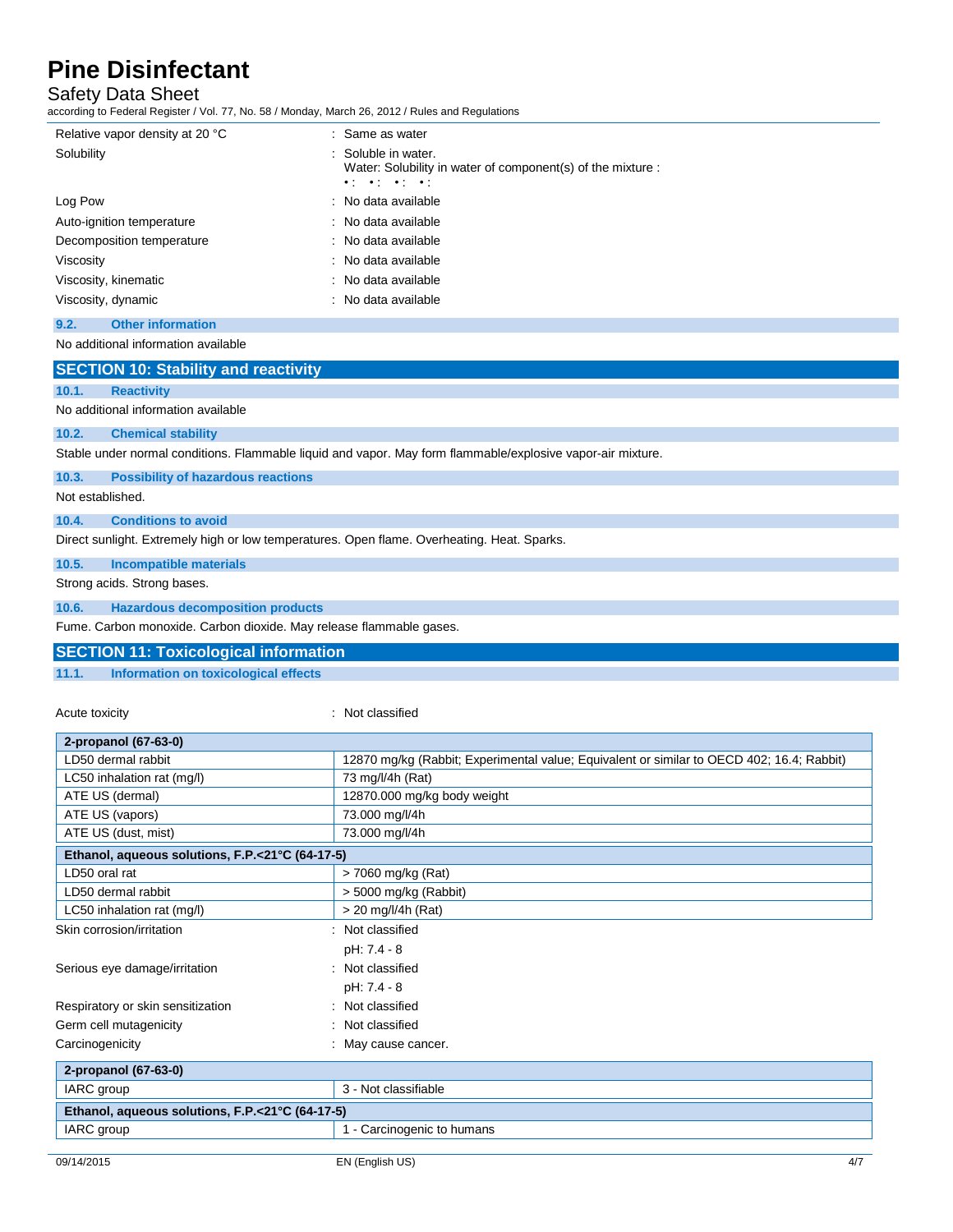## Safety Data Sheet

according to Federal Register / Vol. 77, No. 58 / Monday, March 26, 2012 / Rules and Regulations

| Reproductive toxicity                                  | : Not classified                                                    |
|--------------------------------------------------------|---------------------------------------------------------------------|
| Specific target organ toxicity (single exposure)       | : Not classified                                                    |
| Specific target organ toxicity (repeated<br>exposure)  | : Not classified                                                    |
| Aspiration hazard                                      | : Not classified                                                    |
| Potential Adverse human health effects and<br>symptoms | : Based on available data, the classification criteria are not met. |
| Symptoms/injuries after inhalation                     | : May cause cancer by inhalation.                                   |

## **SECTION 12: Ecological information**

**12.1. Toxicity**

| 2-propanol (67-63-0)                            |                                                                                                                                            |  |
|-------------------------------------------------|--------------------------------------------------------------------------------------------------------------------------------------------|--|
| EC50 Daphnia 1                                  | 10000 mg/l (48 h; Daphnia magna)                                                                                                           |  |
| LC50 fish 2                                     | 9640 mg/l (LC50; OECD 203: Fish, Acute Toxicity Test; 96 h; Pimephales promelas; Flow-<br>through system; Fresh water; Experimental value) |  |
| EC50 Daphnia 2                                  | 13299 mg/l (EC50; Other; 48 h; Daphnia magna)                                                                                              |  |
| Threshold limit algae 1                         | > 1000 mg/l (EC50; UBA; 72 h; Scenedesmus subspicatus)                                                                                     |  |
| Ethanol, aqueous solutions, F.P.<21°C (64-17-5) |                                                                                                                                            |  |
| EC50 Daphnia 1                                  | 9300 mg/l (EC50; 48 h)                                                                                                                     |  |
| LC50 fish 2                                     | 13.000 mg/l (LC50; 96 h)                                                                                                                   |  |

### **12.2. Persistence and degradability**

| <b>Pine Disinfectant</b>                        |                                                                                                                                                                           |  |
|-------------------------------------------------|---------------------------------------------------------------------------------------------------------------------------------------------------------------------------|--|
| Persistence and degradability                   | Not established.                                                                                                                                                          |  |
| 2-propanol (67-63-0)                            |                                                                                                                                                                           |  |
| Persistence and degradability                   | Readily biodegradable in water. Biodegradable in the soil. Biodegradable in the soil under<br>anaerobic conditions. No (test)data on mobility of the substance available. |  |
| Biochemical oxygen demand (BOD)                 | 1.19 g $O_2$ /g substance                                                                                                                                                 |  |
| Chemical oxygen demand (COD)                    | 2.23 g $O_2$ /g substance                                                                                                                                                 |  |
| <b>ThOD</b>                                     | 2.40 g $O_2$ /g substance                                                                                                                                                 |  |
| Ethanol, aqueous solutions, F.P.<21°C (64-17-5) |                                                                                                                                                                           |  |
| Persistence and degradability                   | Readily biodegradable in water.                                                                                                                                           |  |
| Biochemical oxygen demand (BOD)                 | $0.8 - 0.97$ g O <sub>2</sub> /g substance                                                                                                                                |  |
| Chemical oxygen demand (COD)                    | 1.70 g $O_2$ /g substance                                                                                                                                                 |  |
| <b>ThOD</b>                                     | 2.10 g $O_2$ /g substance                                                                                                                                                 |  |
| BOD (% of ThOD)                                 | 0.43                                                                                                                                                                      |  |

### **12.3. Bioaccumulative potential**

| <b>Pine Disinfectant</b>                        |                                                    |  |
|-------------------------------------------------|----------------------------------------------------|--|
| Bioaccumulative potential                       | Not established.                                   |  |
| 2-propanol (67-63-0)                            |                                                    |  |
| Log Pow                                         | 0.05 (Weight of evidence approach; Other; 25 °C)   |  |
| Bioaccumulative potential                       | Low potential for bioaccumulation (Log Kow $<$ 4). |  |
| Ethanol, aqueous solutions, F.P.<21°C (64-17-5) |                                                    |  |
| Log Pow                                         | $-0.32$                                            |  |
| Bioaccumulative potential                       | Bioaccumulation: not applicable.                   |  |
| 12.4.<br><b>Mobility in soil</b>                |                                                    |  |
| 2-propanol (67-63-0)                            |                                                    |  |
| Surface tension                                 | $0.021$ N/m (25 °C)                                |  |

**12.5. Other adverse effects**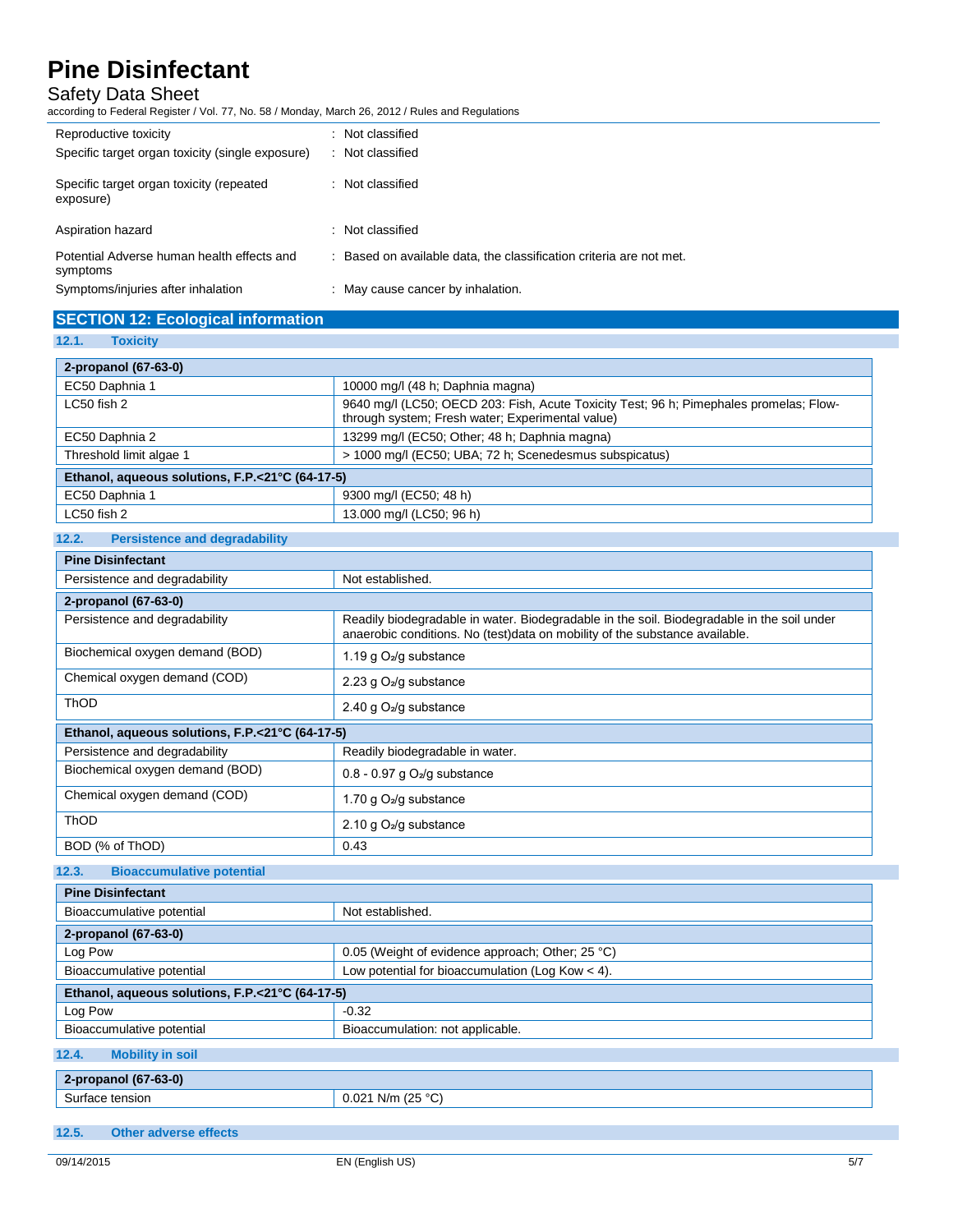## Safety Data Sheet

according to Federal Register / Vol. 77, No. 58 / Monday, March 26, 2012 / Rules and Regulations

| Effect on the global warming               | : No known ecological damage caused by this product.                                                                                                                             |
|--------------------------------------------|----------------------------------------------------------------------------------------------------------------------------------------------------------------------------------|
| Other information                          | : Avoid release to the environment.                                                                                                                                              |
| <b>SECTION 13: Disposal considerations</b> |                                                                                                                                                                                  |
| 13.1.<br><b>Waste treatment methods</b>    |                                                                                                                                                                                  |
| Waste disposal recommendations             | : Dispose in a safe manner in accordance with local/national regulations. Dispose of<br>contents/container in accordance with local/regional/national/international regulations. |
| Additional information                     | : Handle empty containers with care because residual vapors are flammable.                                                                                                       |
| Ecology - waste materials                  | : Avoid release to the environment.                                                                                                                                              |
| <b>SECTION 14: Transport information</b>   |                                                                                                                                                                                  |
| <b>Department of Transportation (DOT)</b>  |                                                                                                                                                                                  |
| In accordance with DOT                     |                                                                                                                                                                                  |
| Not regulated for transport                |                                                                                                                                                                                  |
| <b>TDG</b>                                 |                                                                                                                                                                                  |
| No additional information available        |                                                                                                                                                                                  |
|                                            |                                                                                                                                                                                  |

### **Transport by sea**

No additional information available

#### **Air transport**

No additional information available

### **SECTION 15: Regulatory information**

#### **15.1. US Federal regulations**

#### **2-propanol (67-63-0)**

Listed on the United States TSCA (Toxic Substances Control Act) inventory Listed on United States SARA Section 313

#### **15.2. International regulations**

**CANADA**

No additional information available

**EU-Regulations** No additional information available

#### **National regulations**

No additional information available

#### **15.3. US State regulations**

No additional information available

| <b>SECTION 16: Other information</b> |            |  |
|--------------------------------------|------------|--|
| Revision date                        | 04/15/2015 |  |
| Other information                    | None.      |  |